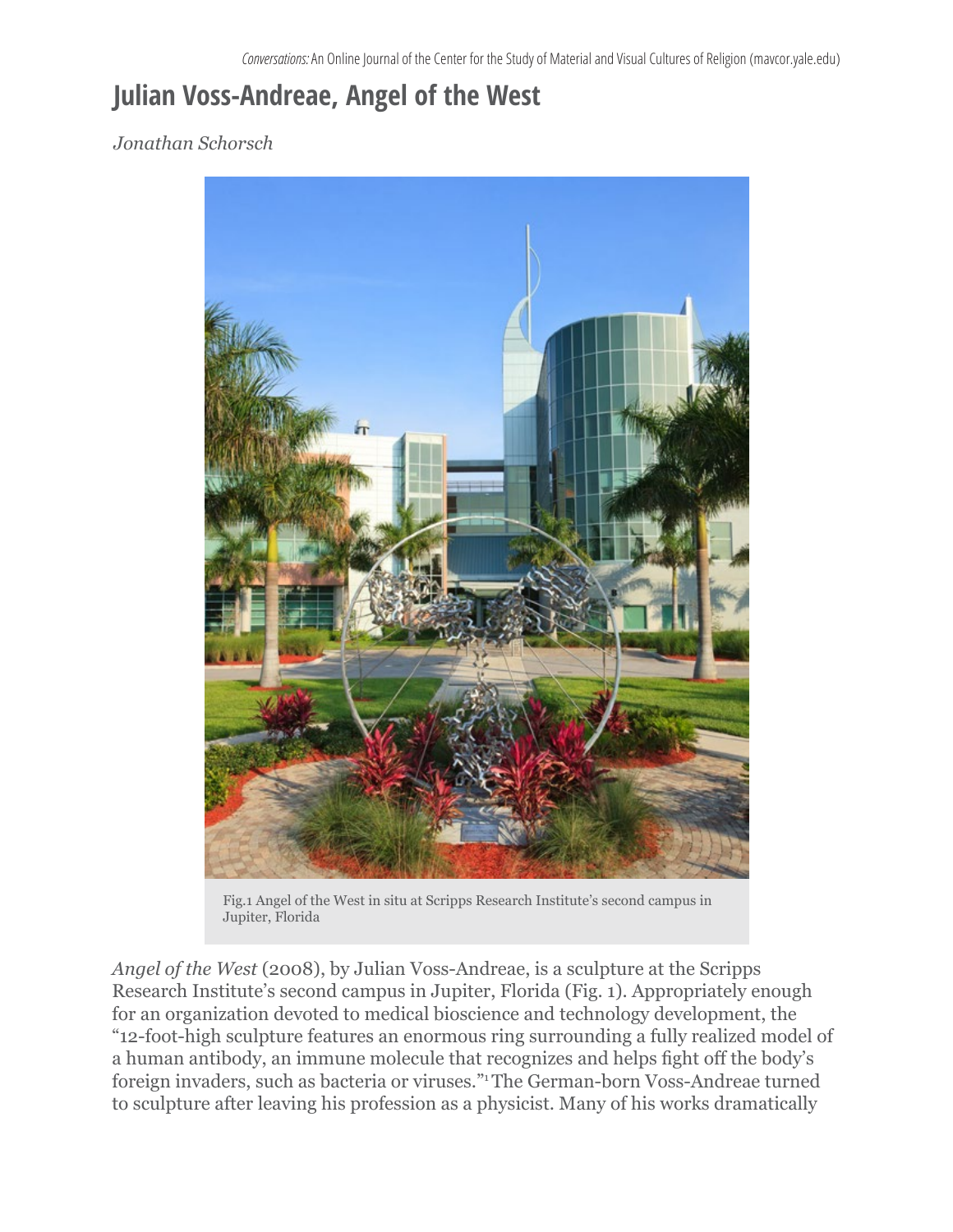juxtapose the human form with high-tech materials, meditating on the relationship between nature, science, and technology. The stainless steel sculpture *Angel of the West*, one of the works in what Voss-Andreae calls his Protein Series, presents the microorganism-angel's body, a jumbled mass of jagged, wiry, almost intestinal strands, from which emanate sleek, shiny round spokes reaching downward and outward to the enclosing ring. The spokes imitate rays of light while providing structural support to the thin ribbons of steel and the wheel that encloses them. The sculptor based his design specifically on a lengthy 1994 analysis of the antibody's chemical-physical properties and structure published by the biophysicist Eduardo A. Padlan, producing a wellmachined and glossy version of an ordinarily messy natural entity invisible to the naked eye.<sup>2</sup> These essential biochemical elements, bits of organic intelligence within the human body, evoke for Voss-Andreae the idea of angels.

Voss-Andreae makes explicit the providential function of his microscopic subject: "Like tiny guardian angels, legions of antibodies constantly protect us from ill and disease."3 Switching between the register of angelology/demonology and epidemiology comprises an age-old tactic, two modalities for explaining hidden transmission of invisible entities, a code-switching that advances in medical science have not suppressed. From the ancient world to the nineteenth century, disease and health were often construed as moral, metaphysical and theological conditions. Many individuals and religious systems concluded, for instance, that the action of demons caused sickness while the intervention of angels and/or god brought healing. As materialistic analysis advanced, it became clear to some that the two codes, angelology/demonology and epidemiology, though often interchanged, depict the world rather differently. Still, even into our own century, people see the relationship between the two codes variously, depending on their stances regarding a host of religious, scientific, and political issues, as I will show with just a few relevant examples.

One of the great medieval thinkers, Maimonides, a physician himself, and Jewish philosopher, complained about the inability of most people to appreciate the confluence of the spiritual and naturalistic modalities:

If you told a man who is one of those who deem themselves *the Sages of Israel* that the deity sends an angel, who enters the womb of a woman and forms the fetus there, he would be pleased with this assertion [...] and would regard it as a manifestation of greatness and power on the part of the deity, and also of His wisdom [...] But if you tell him that God has placed in the sperm a formative force shaping the limbs and giving them their configuration and that this force is the *angel*, or that all the forms drive from the act of the Active Intellect and that the latter is the *angel* and the *prince of the world* constantly mentioned by the *Sages*, the man would shrink from this opinion.<sup>4</sup>

Maimonides, a student of Islamic philosophy and a major influence on Aquinas, Eckhart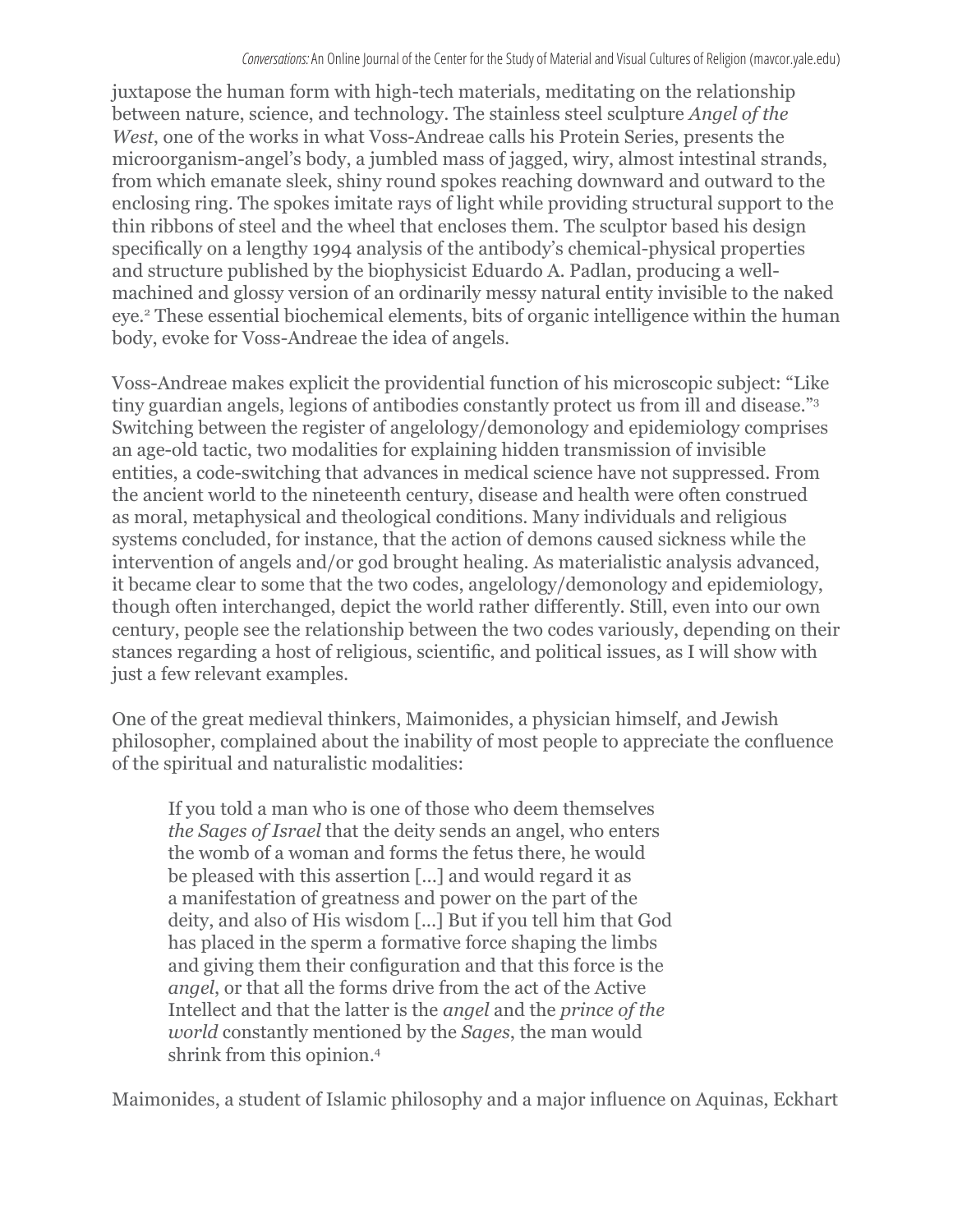and other Christian thinkers, here represents the wrestling pervasive in medieval philosophic thought between mythological language and the philosophical rationalism of scientific naturalism. Seeking to demythologize biblical theology and Judaism with more advanced and sophisticated rationalist theology, he insists that the actual workings of bodies and material entities *is* the way the immaterial divine miraculously works in or with the physical world. The term "angel" does not refer to superhuman beings flitting about between heaven and earth, as held even by many of Maimonides's contemporaries, philosophers who integrated religious angelology with an Aristotelian/ neo-Platonic system of intellects. The term merely metaphorizes forces of nature. Angels exist, only not the way believers want to imagine. Even learned believers, Maimonides chides, resist such perceived naturalistic erasure of the miraculous, preferring to think that divine acts must be beyond or contrary to nature.



Fig. 2 Emma Stebbins, Angel of the Waters, Bethesda Terrace, Central Park, 1861-1868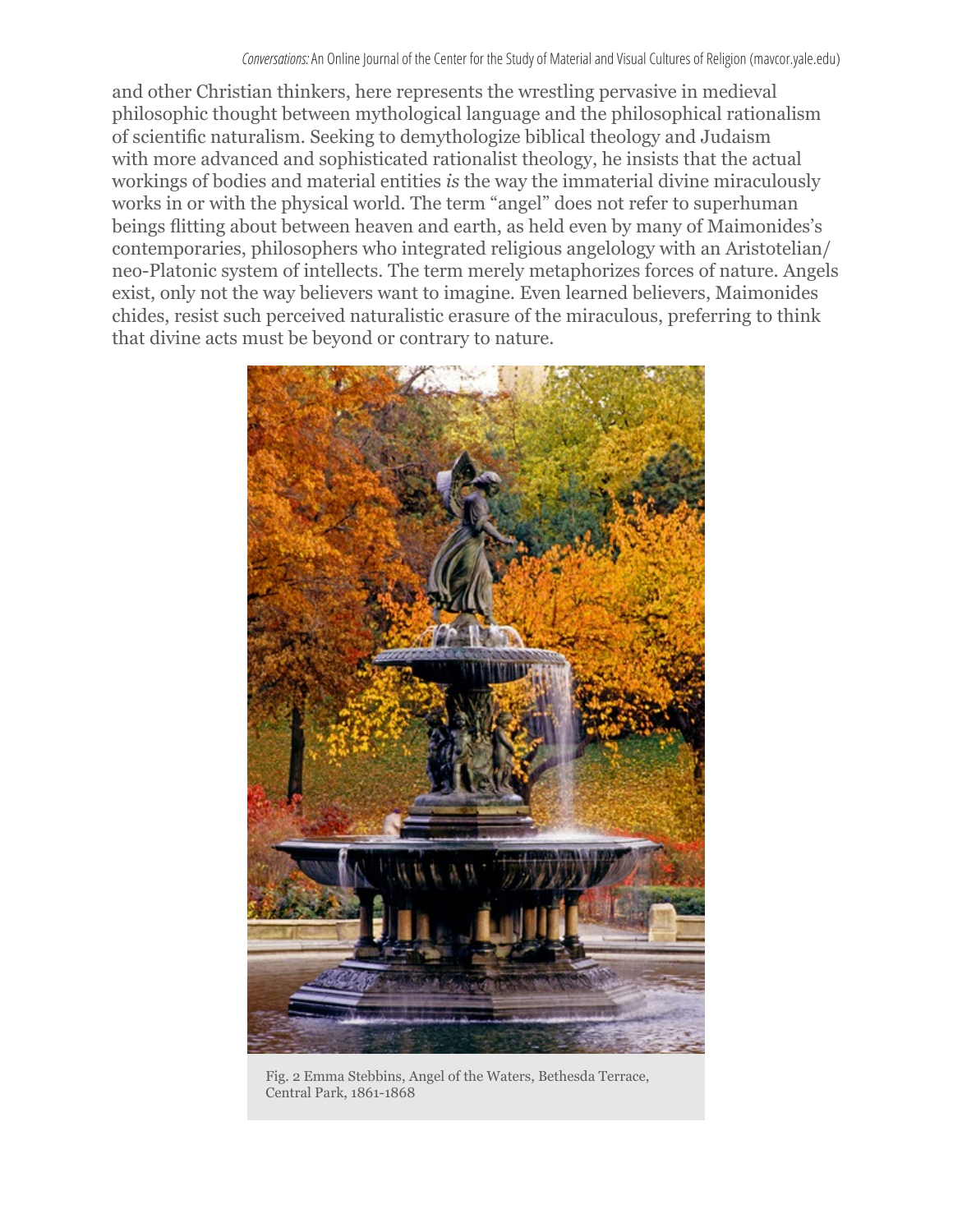Maimonides was attempting to convince Jews to understand their traditional god in a way that did not require "silly" or "irrational" beliefs, such as that god had a strong right arm or that heavenly creatures looking like hybrid humans fluttered about the cosmos. Yet he believed in an invisible god who communicated with humans and intervened in the world, the traditional god of the major monotheisms. Maimonides likely would not have appreciated the sixteenth-century cybernetic vital materialism of the Italian miller Mennochio, who was tried for heresy for holding that God did not create the world, but rather was an emergent by-product of the world. In the beginning, according to Mennochio, "all was chaos, that is, earth, air, water, and fire were mixed together; and out of that bulk a mass formed—just as cheese is made out of milk—and worms appeared in it, and these were the angels […] among that number of angels, there was also God, he too having been created out of that mass at the same time."5 As for Maimonides, for Mennochio angels, God himself, comprise the material functionaries, agents, and catalysts of the micro and macrospheres. Unlike the prominent medieval physician-philosopher, however, the miller Mennochio did not believe that these metaphysical entities existed over, above, and separate from material nature.

Another, more traditional example of angelic epidemiology can be found in nineteenthcentury New York (Fig. 2). The well known Bethesda Angel or Angel of the Waters in New York City's Central Park (made famous again by Tony Kushner's 1993 epic play *Angels in America*) is intriguing from several perspectives. Unveiled in 1873, the sculpture was designed and built between 1861 and 1868 by Emma Stebbins, the first woman to be commissioned to produce a work of public art in New York City. The sculpture, the only one called for in the original design of the park, takes its theme and name from the Gospel of St. John (5:2-4), which describes how the Bethesda pool in Jerusalem was blessed by an angel to have the power to heal any who drink from its waters. Stebbins's angel blesses the waters of the fountain with one hand, while beneath her stand four cherubs representing Temperance, Purity, Health, and Peace. The Beaux-Arts notion—functionalist, aesthetic and idealistic—of offering relaxation, escape, and recuperation for the city's laborers entailed one component of Central Park's conceptualization.<sup>6</sup> More significantly, the sculpture itself was conceived as a celebration of the completion of the Croton Aqueduct in 1842, which delivered desperately needed fresh water from Westchester to New York City. Stebbins's work of public commemoration declared the engineering and technological feat of building a fresh water system for a large municipality a sacred act of improving lives, an advance of Christian science in line with the widespread American conflation at the time of science/ technology and religion, a kind of technocratic Manifest Destiny.

Kushner's *Angels in America: A Gay Fantasia on National Themes*, a groundbreaking exploration of the impact of homosexuality and the HIV/AIDS epidemic on gay and straight America, ends with a disquisition on Stebbins's angel. The New York fixture held a symbolic centrality for the play's main character, who witnesses the HIV/ AIDS epidemic's destruction of the lives of many of those closest to him. It had been the favorite place in the city of his lover, who dies of HIV/AIDS toward the end of the play. The healing angel of stone and her textual significance resonated for Kushner's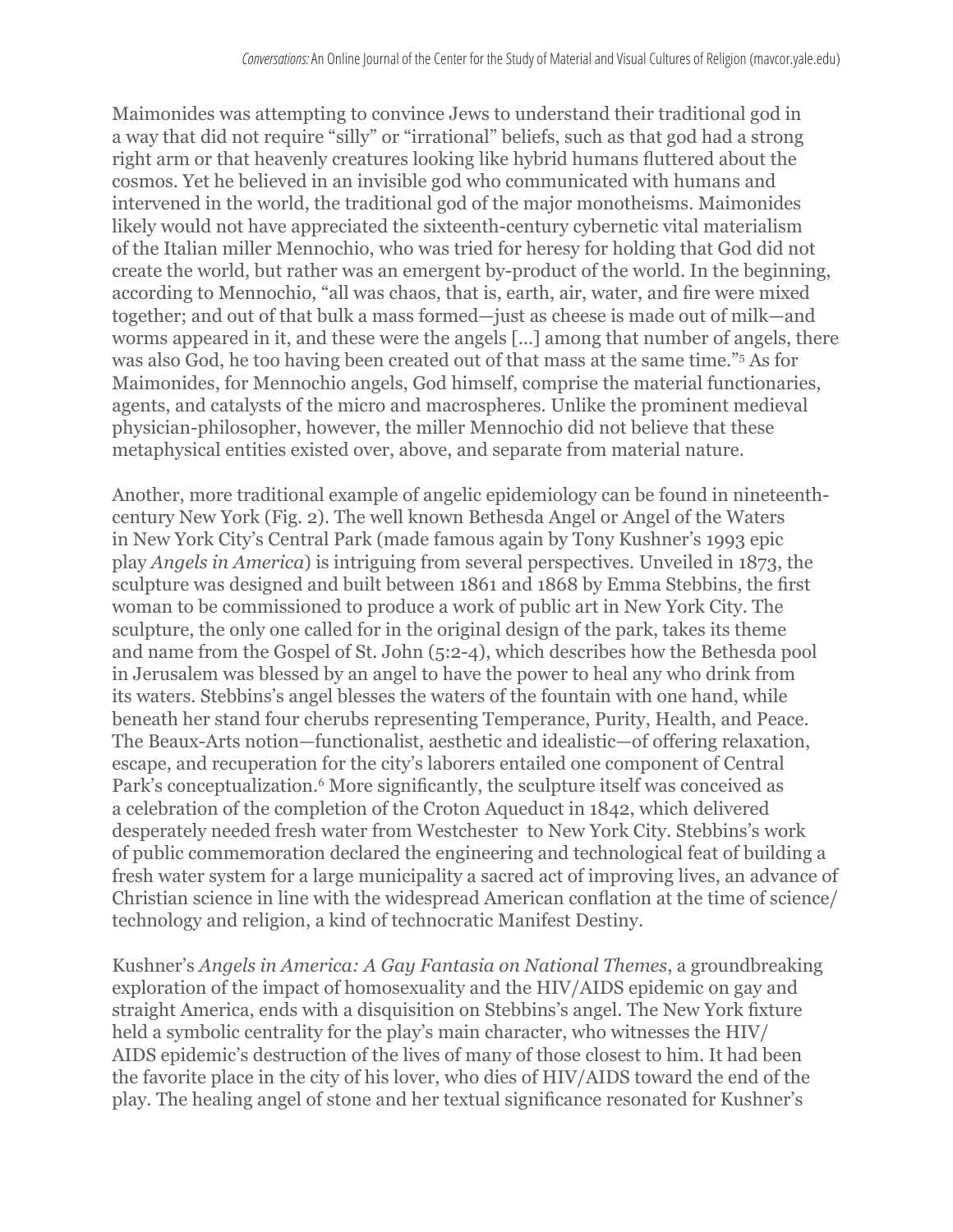somewhat shlemiel anti-hero. For the playwright himself as well she stands as a foil for the bumbling healing angel he constructs in the play, who heals despite her palpable imperfections.

Concerned with perceptions of health and normalcy,—who are the angels in America, those who bring about healing or those innocent gays who suffer a devastating disease deemed to be a divine punishment?—Kushner likely never read Puritan thinker and leader Cotton Mather's tract on disease and healing, *The Angel of Bethesda: An Essay upon the Common Maladies of Mankind*, originally written in 1724, but first published only in 1972. In the text Mather, in good Christian fashion, attributes individuals' diseases to their own behavior and spiritual attitude, an attitude Kushner vehemently sought to reverse when it came to HIV/AIDS, though Mather was forward-thinking enough as a leader to support the introduction of the smallpox vaccine when the illness raged through Boston in the 1710s. For Mather, the human ingenuity capable of discovering an inoculation against a terrible illness is ultimately of divine origin. For Kushner and activists fighting the stigmatizing of those with HIV/AIDS as a deserved consequence of their own moral-sexual transgressions, this dismissal and the consequent denial of political attention and desperately needed biomedical attention reflected a backward Christian theopolitics. Here the conflation of epidemiology and angelology appeared reactionary and mean-spirited, its consequences literally fatal. Regarding the divine human capacity to heal, Kushner unwittingly meets Mather, though they disagree on much else.

Even more recently, working in a far less scholastic register than Maimonides, English professor and spiritual seeker turned sheep farmer Mary Rose O'Reilley recalled in her spiritual memoir how some particularly visceral ovine-related chores inspired a conversation with a co-worker about cross-species infections such as Ebola. This led O'Reilley to mentally "evoke rolling hills and farms, villages, and little cities of viruses all living on the head of a pin. Rolling around in an intricate dance. Choirs of microscopic seraphim."7 O'Reilley's image revives Maimonides's naturalism from the other direction. Desperate to understand the bio-chemical, a realm murky to the raw human intellect, O'Reilley, like so many spiritually-inclined moderns, re-metaphorizes the natural by means of the religious discourse of the miraculous. Seeking personal enlightenment through Christianity, Zen, and the two together, desiring harmonious community among humans and healthy, beneficial coexistence between humans and their natural environment, O'Reilley's melding of the two codes resists understanding biochemical, organic aberrations as something malevolent and intentionally destructive, instead reading them as unfathomable but systemically necessary re-adjustments. Microbial, bacterial angels serve as agents of homeostasis for living ecosystems small and large.

Voss-Andreae does something similar with his sculpture. On the surface he has eschewed Stebbins's, Kushner's, and O'Reilley's humanistic, and anthropocentric, characterization of the angelic as human-like. His antibody-angel posits the angelic as an alien, molecular structure. Yet he places the molecular structure of the antibody in a ring that invokes and evokes Leonardo da Vinci's famous *Vitruvian Man* drawing, alluding, as does his reference, to the divine proportions of the human. His webpage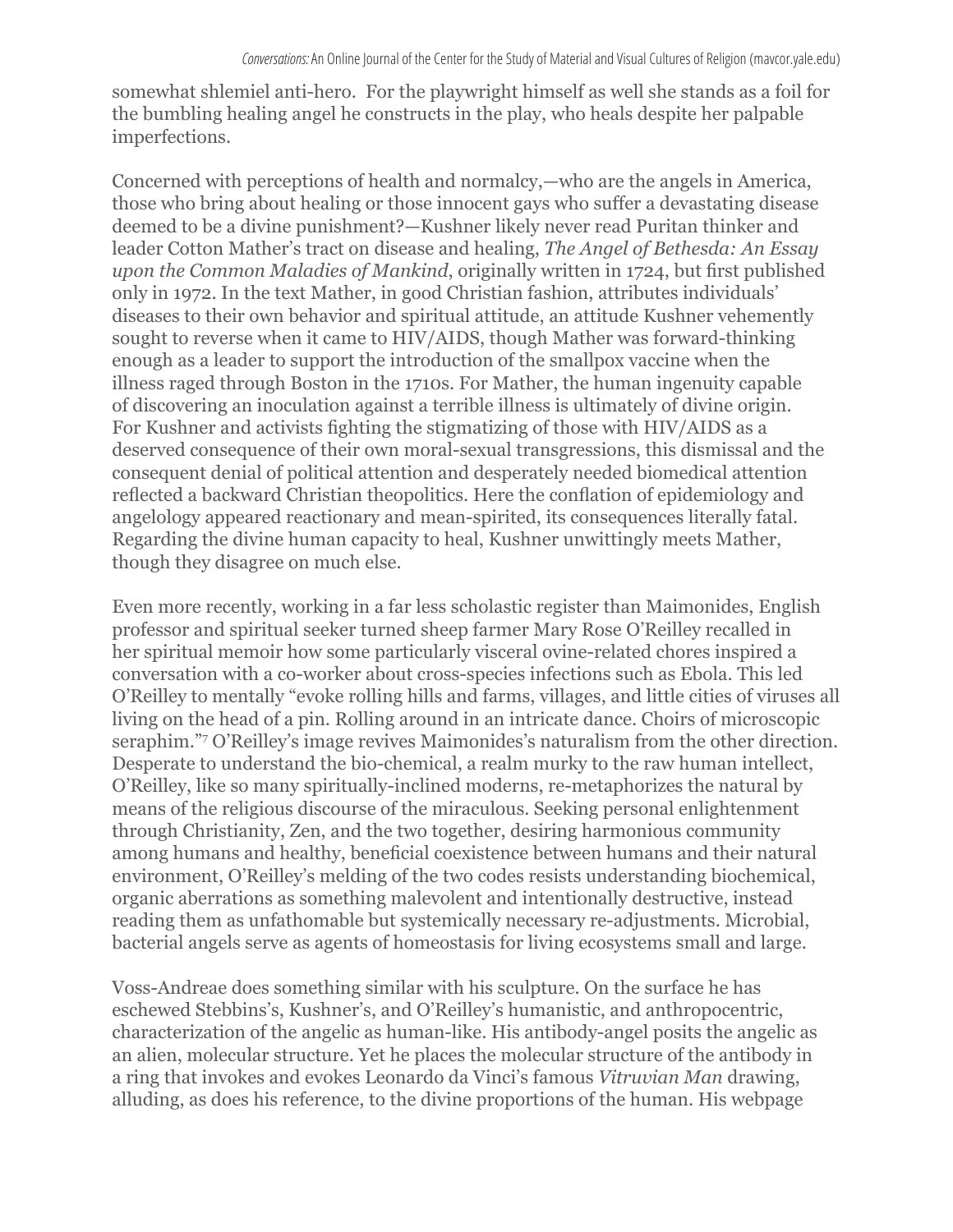

Fig. 3 Julian Voss-Andreae, Padlan's Antibody superimposed on Vitruvian Man, Computer sketch of the idea for Angel of the West, 2005

devoted to *Angel of the West* features a 2005 computer sketch of Padlan's antibody superimposed on *Vitruvian Man*, calling this superimposition the idea for the sculpture (Fig. 3).8 Hence Voss-Andreae conveys to the viewer who knows the art-historical reference that the strange, visually incoherent jumble of the microscopic antibody reiterates the perfect and intentionally designed human body. Da Vinci's image in turn may well have derived from medieval manuscripts depicting Adam Kadmon, the primordial humunculous known to kabbalistic tradition, which comprises both the form of the macrocosmos (the universe) and the embodied microcosmos (the human being) (Fig. 4). In turn, medieval images of Adam Kadmon and those of Christ become inextricably intertwined in certain mystical and heterological discourses. Da Vinci's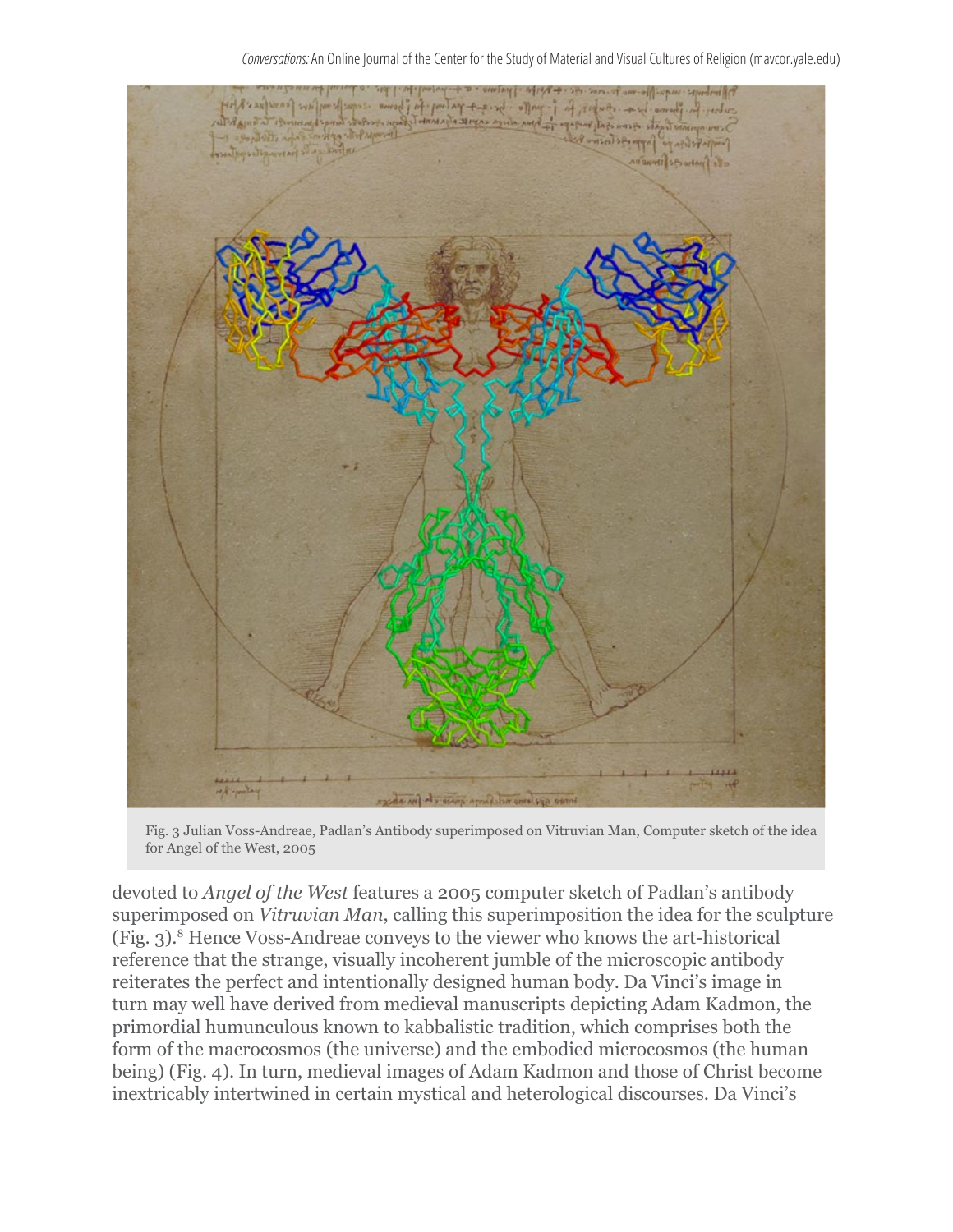*Conversations:* An Online Journal of the Center for the Study of Material and Visual Cultures of Religion (mavcor.yale.edu)

Fig. 4 Hildegard of Bingen's Liber divinorum operum, Second Vision, 13th Century

man, bold and empowered, shares yet subverts the shape of Christ on the cross.

In its form, Voss-Andreae's sculpture picks up on this theological-anthropological discourse. Even for those unaware of the art-historical allusions, Voss-Andreae has produced a physically and aesthetically pleasing balanced angular triangle, its inherent symmetries highlighted by its absolutely proportional placement in the center of a circle, which possesses an endless, whole yet protective, encompassing presence. The outdoor sculpture's steely polished refractiveness creates a natural-technological kaleidoscope. In particular the angled three-dimensional edges of the strands of the antibody-angel, which protrude forward and backward beyond the two-dimensional plane of the circle, catch the sunlight as it gradually but perpetually shifts. The sculpted "hero" becomes a kind of net basking in invisible radiance emanating from the beyond. The spokes emerging from the antibody-angel's arms or wings seemingly transmit this radiance downward and outward, bestowing it on and disseminating it to the world, a visible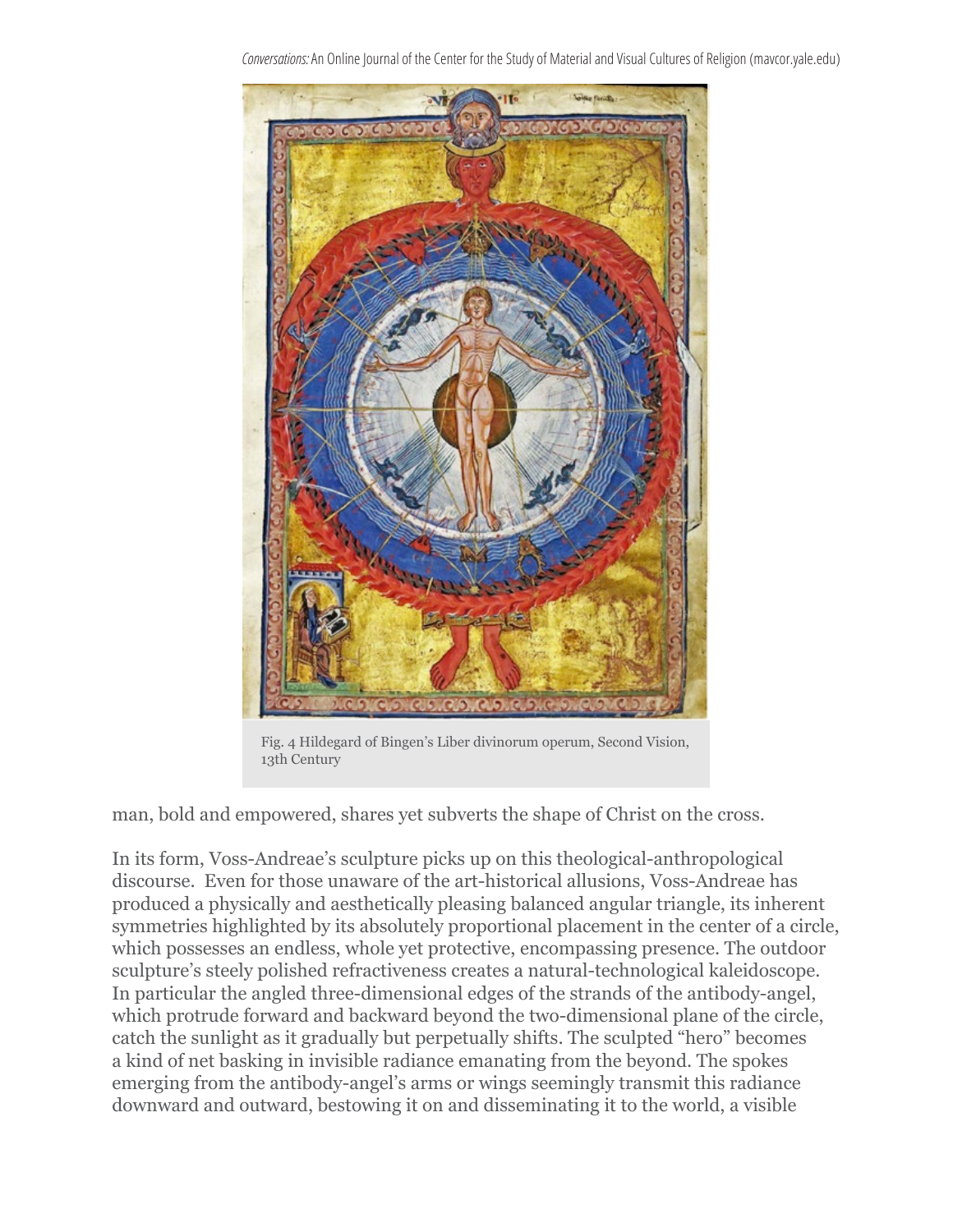cue to the invisible benefits of the alien but selfless antibody-angel. Without resorting to the question of what an antibody "really" looks like, an epistemological question perhaps akin to discussions of how an angel "really" appears, Voss-Andreae eschews the irregularities and idiosyncracies of flesh in favor of geometric regularity. In its quasiimmateriality, in its perfection, the molecular recapitulates the heavenly.

The sculptor's Renaissance intertext of Vesuvian Man is intentional, however, and significant. Molecular biologists and genetic researchers have long seen their work as having the potential to help humanity transcend its own biological and environmental limitations. Historian David Noble, with biochemist and theologian Arthur Peacocke in mind, understands that the idea, shared by many molecular biologists and geneticists, "of man's being a co-creator as a consequence of his divine image-likeness (and heavenly destiny) goes back at least to the Christian humanist movement of the Italian Renaissance."<sup>9</sup> Medical geneticist W. French Anderson was the first to perform an officially sanctioned cell gene-therapy experiment in 1990 at the National Institute of Health and is founder of Genetics Therapy, Inc. He has spoken publicly about his belief in "a supernatural Being" and the reality of the resurrection of the soul. He feels that genetic engineering should cause no alarm. He has written that:

The earth does not need more humans, but perhaps it needs better humans, humans more disease-resistant, genetically superior, more intelligent, sympathetic, moral, and spiritual, better adjusted to and able to cope with their environment. With our rapidly increasing knowledge about the human microsphere and our developing technology, we stand in a position to improve our progeny.10

Anderson is a monist, believing that the material and the spiritual are one and the same. But he does not make clear how technologically-superior progress will lead to more evolved consciousness.While Voss-Andreae describes the angel as a natural entity, *Angel of the West* comes also as an angel of technology. The object his sculpture portrays is made knowable by dint of microscopes, surgery, and laboratories, reflective of modern medicine and medical science. Denying the benefits of modern medicine and science in general would be obtuse, idiotic. Yet the dream of techno angels comes amid fantasies for humanity nourished by scientistic faith and its fantasies of escaping our own design and construction, fantasies that we have not yet outgrown of attaining or storming heaven. Astronomer and astrochemist Carl Sagan imagined how humans will evolve, enabling our homesteading the galaxies:

By the time we're ready to settle even the nearest other planetary systems, we will have changed. The simple passage of so many generations will have changed us. The different circumstances we will be living under will have changed us. Prostheses and genetic engineering will have changed us. Necessity will have changed us. We're an adaptable species.<sup>11</sup>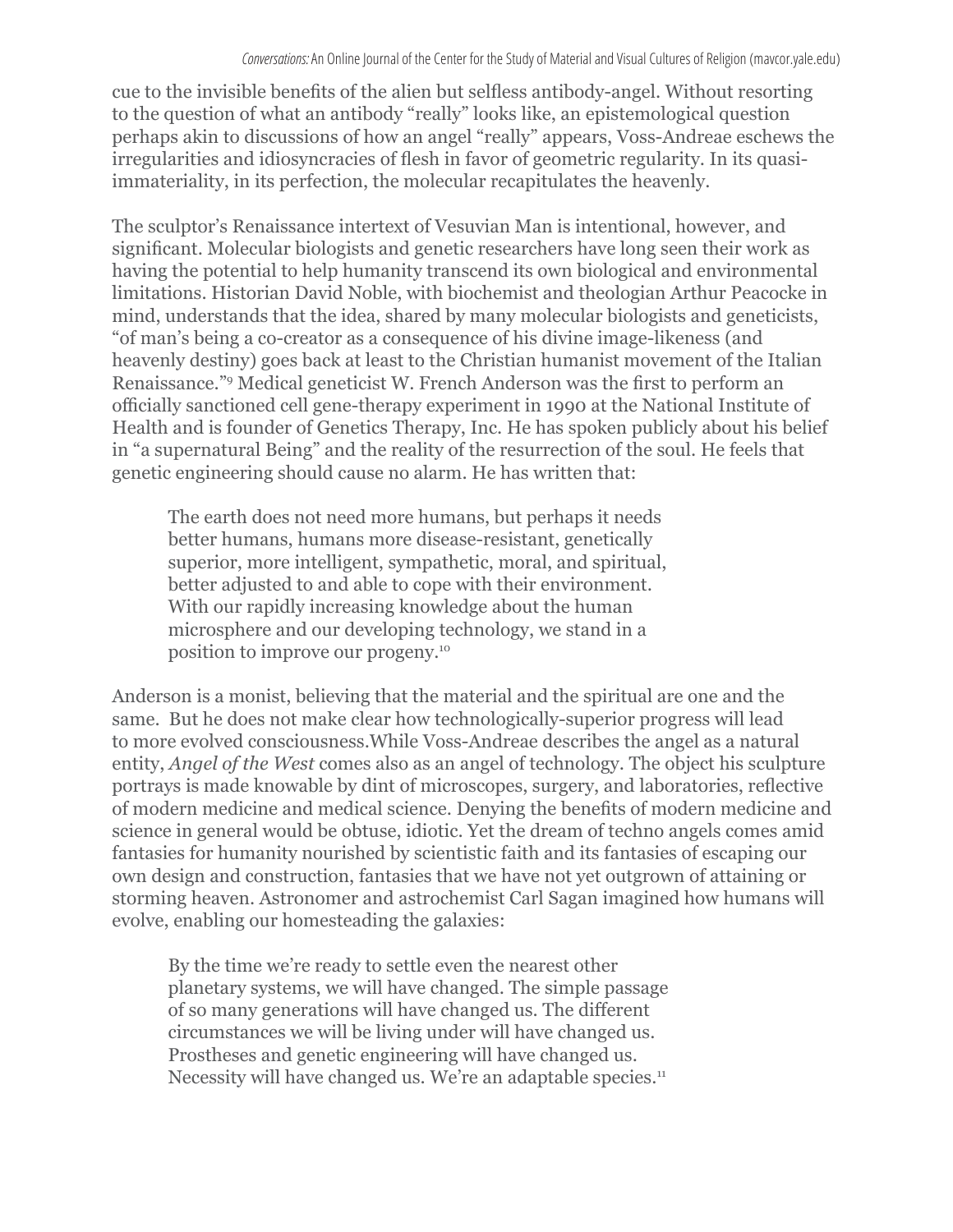Likewise, Voss-Andreae, invoking the angelic power and status of a vital microorganism, seems to be glorifying the god-like capacities of humans to improve their own condition. The Scripps Institute researchers, guests and clients who take in this boldly glossy, super-magnified, though ordinarily indiscernible "angel" would not be wrong in understanding the sculpture this way. After all, this "angel" appeared to the human eye unwillingly, captured only by the cleverness and machinations of those intrepid researchers who discovered it and put it to use, an intriguing twist on but actually the historical offspring of medieval magicians' persistent attempts at adjuring angels and compelling them to do their will.

Does all this bio-technical transformation signify becoming less human, escaping our nature, or more human, seizing our destined character? Is ordinary-extraordinary medical-scientific research a form of transhumanism, an effort to improve humans by means of science and technology? Such a program in its modern sense goes back at least to biologist Julian Huxley's 1957 programmatic essay, "Transhumanism" in which he writes:

Through the new knowledge amassed in the last hundred years -- by psychologists, biologists, and other scientists, by archaeologists, anthropologists, and historians," humans can, indeed, must "be an agent for the rest of the world in the job of realizing its inherent potentialities as fully as possible. [...] The human species can, if it wishes, transcend itself -- not just sporadically, an individual here in one way, an individual there in another way, but in its entirety, as humanity. We need a name for this new belief. Perhaps transhumanism will serve: man remaining man, but transcending himself, by realizing new possibilities of and for his human nature.<sup>12</sup>

Lacking an explicit theological orientation, Huxley's vision wavers between the ordinary surface aspirations of the Enlightenment's notion of progress as improvement and more occult meanings of transcendence as transformation.

Instructive for purposes of visual comparison with *Angel of the West* is transhumanist Aaron Saenz's re-envisioning of the iconic visual image of Darwinian evolution (Fig. 5). Here the post-human comingles angelic consciousness (alluded to by the final figure's wings) with octopus consciousness (hence the figure's tentacles), the latter now understood to be one of the most sophisticated in the non-human natural realm. In accord with transhumanism's anti-dualism, the post-human creature's upper and lower registers (angel wings, octopus tentacles) signal movement in atmospheric densities different from the land-based human norm, densities more conducive to fluidity and speed. While Voss-Andreae's sculpture references a canonical humanist icon, Saenz's illustration foregrounds notions of evolution. Even if the viewer isn't familiar with the iconic sequence illustrating evolution from ape to homo sapiens, Saenz's depiction visually signals species history and movement beyond it. He explicitly renders an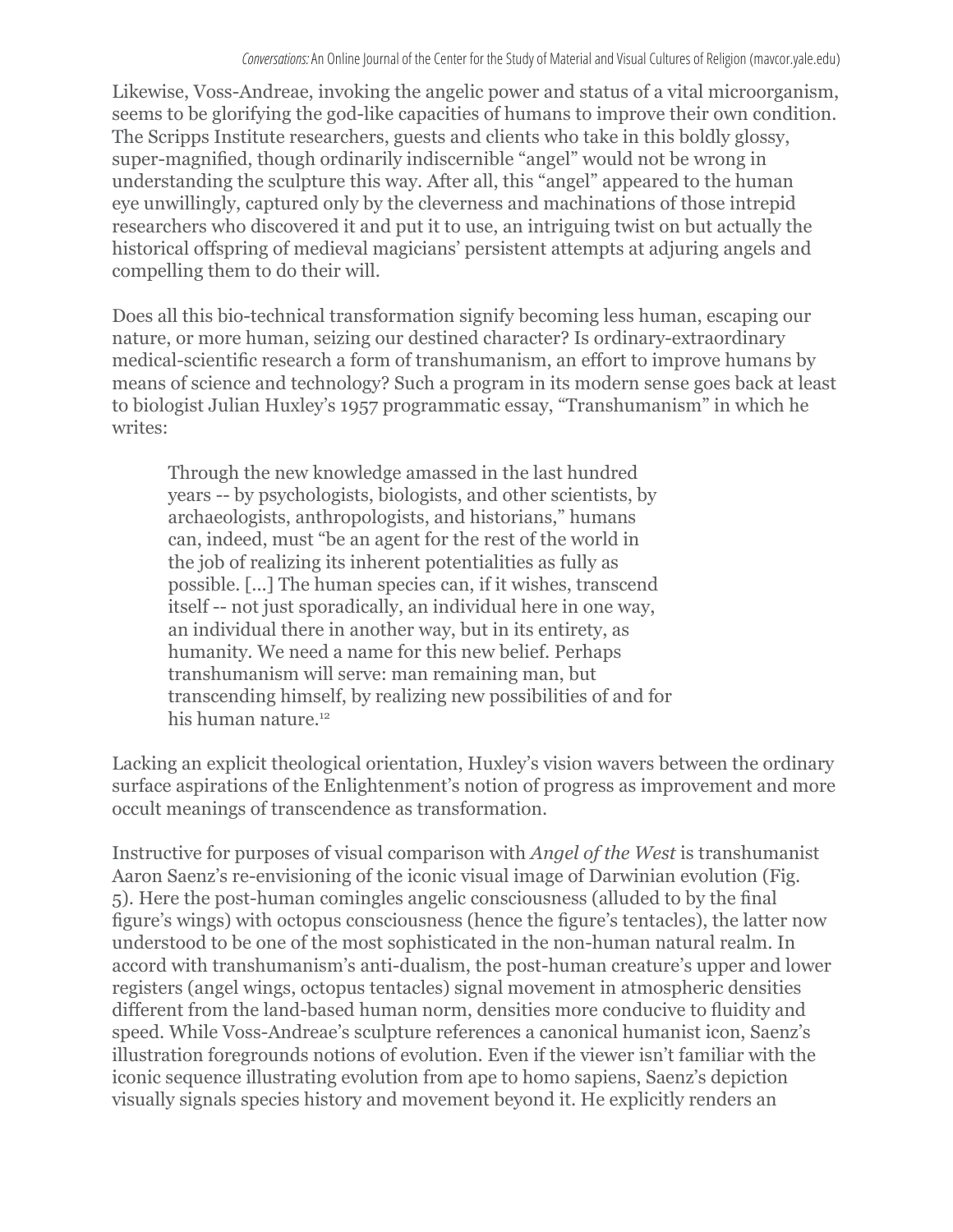

extrapolation from, and explosion of, the traditional hybridity of the angel with a concreteness that equates becoming hybrid with transcendence. In contrast to Saenz's naked agenda, Voss-Andreae's sculpture appears subtle, a marveling rather than a manifesto.<sup>13</sup>

With a BA and MA in physics, from 2009 to 2012 Saenz served as Senior Editor at Singularity Hub, an online group devoted to the futurist worldview of Ray Kurzweil.<sup>14</sup> Kurzweil, a computer whiz, engineer, and missionary of technology, particularly artificial intelligence, pens books promoting a future in which the cosmos's most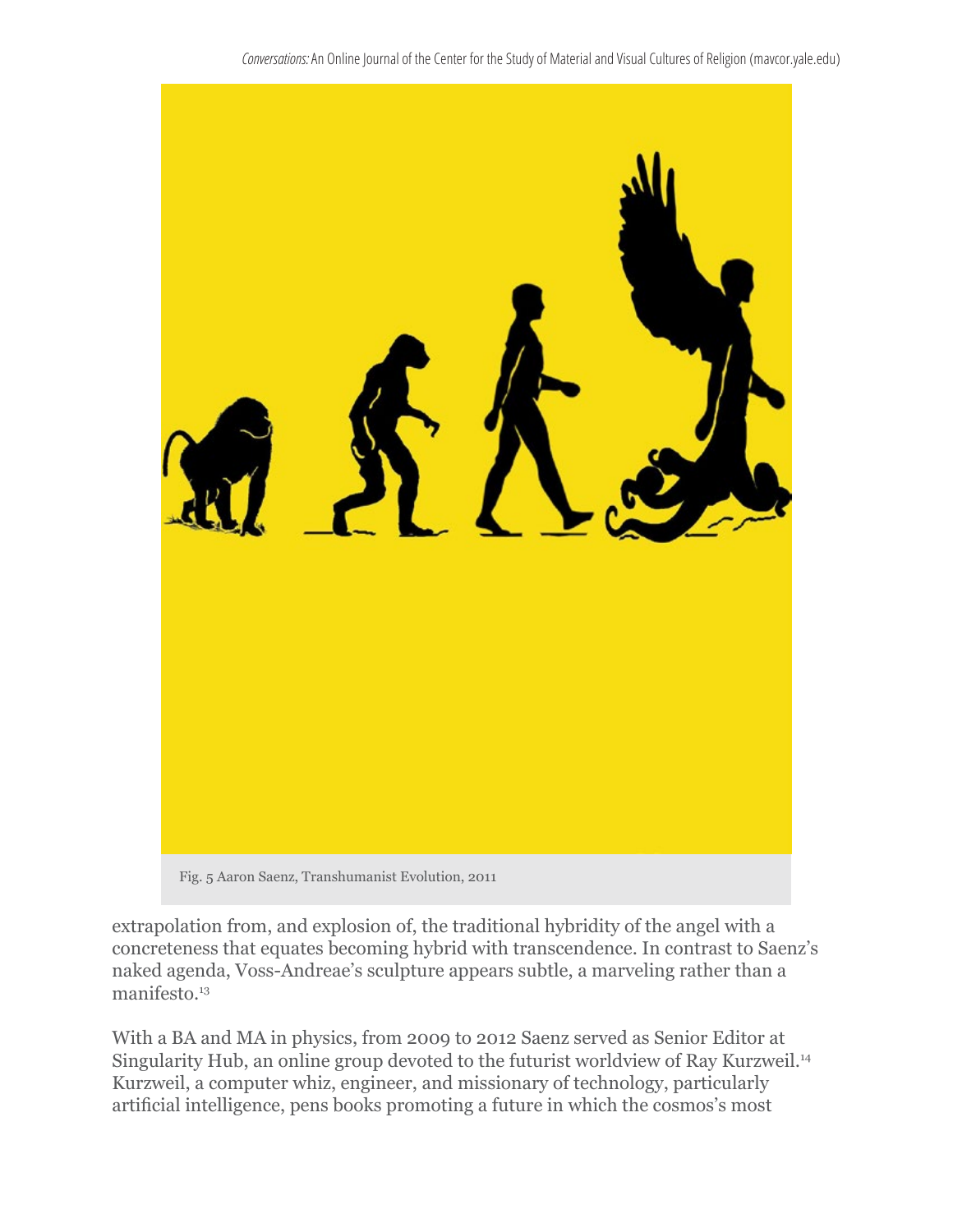exalted species takes command of its own evolution, books such as *The Age of Spiritual Machines: When Computers Exceed Human Intelligence* (1999), and *The Singularity is Near: When Humans Transcend Biology* (2005). He has turned himself into a prophet of human transcendence that will leap off of advances in science and technology.<sup>15</sup> Among other angelic/divine attributes that humans will acquire through advances in genetics, robotics, nanotechnology and artificial intelligence are a kind of omniscience and omnipresence, vastly extended life spans, and even the possibility of taking on different bodies at will. Interviewed for the bio-documentary *Transcendent Man* (2009), Kurzweil poses the rhetorical question of whether he believes god exists. He answers it by saying, pregnantly, "not yet."16

The monism coursing through the above approaches is noteworthy. Science, technology, information, all products of human consciousness and its application, offer redemption from nature. Thought trumps reality. The transhumanist dream comprises an updated materialist version of ancient Gnostic spiritual aspirations. Despite great variety in the schools of thought and movements that scholars refer to by the term "gnosticism," most shared a faith that knowledge (*gnosis* in Greek) could save. Unlike salvation religions, gnosticism believed that knowledge, not faith, could lead to transcendence of the troubled, limited, and limiting human condition, though historically even the major monotheisms incorporated gnostic approaches and generated gnostic subcultures. The thirteenth treatise in the *Corpus Hermeticum*, a collection of Middle Eastern hellenistic texts dating from the first centuries of the Common Era, relates how the man regenerated through gnosis becomes internally-focused, incorporeal, feeling god's presence within, becoming god's son. Having imbibed the secret divine knowledge that nature's seeming disunity is an illusion all becomes connected: "I no longer picture things with the sight of my eyes but with the mental energy that comes through the powers. I am in heaven, in earth, in water, in air; I am in animals and in plants; in the womb, before the womb, after the womb; everywhere."<sup>17</sup>

The first treatise of this Hermetic corpus, the *Poimandres*, stages a wedding between humanity and nature. Roland Edighoffer reads this as indicating "man needs the mediation of Nature and must take on a body to bring about the encounter with his own perfect shape in God, while nature herself needs the mediation of man to bring about its transmutation and to spiritualize matter."18 Gnostic desires recognize and/or produce resemblances spanning the universe, from human-shaped microorganism to the angel shaped like a human, to the human whose knowledge sees in them all divine being. After the world-changing discovery of DNA, surrealist artist and devout Catholic Salvador Dalí exclaimed: "This is for me the real proof of the existence of God."<sup>19</sup> English physicist Francis Crick, co-discoverer of DNA, later cited Dalí's remark to express his own feelings.20 Materiality and consciousness, sameness and difference, seemingly incompatible realms, seemingly contrary modes of perception—always circling through one another in the gnostic imaginary.

It is easy to see why the technological and angelic have always appeared as the object of yearning, of both figurative and literal erotic appeal. What we might call a pornography of the prosthetic—Freud famously wrote in *Civilization and its Discontents* that "man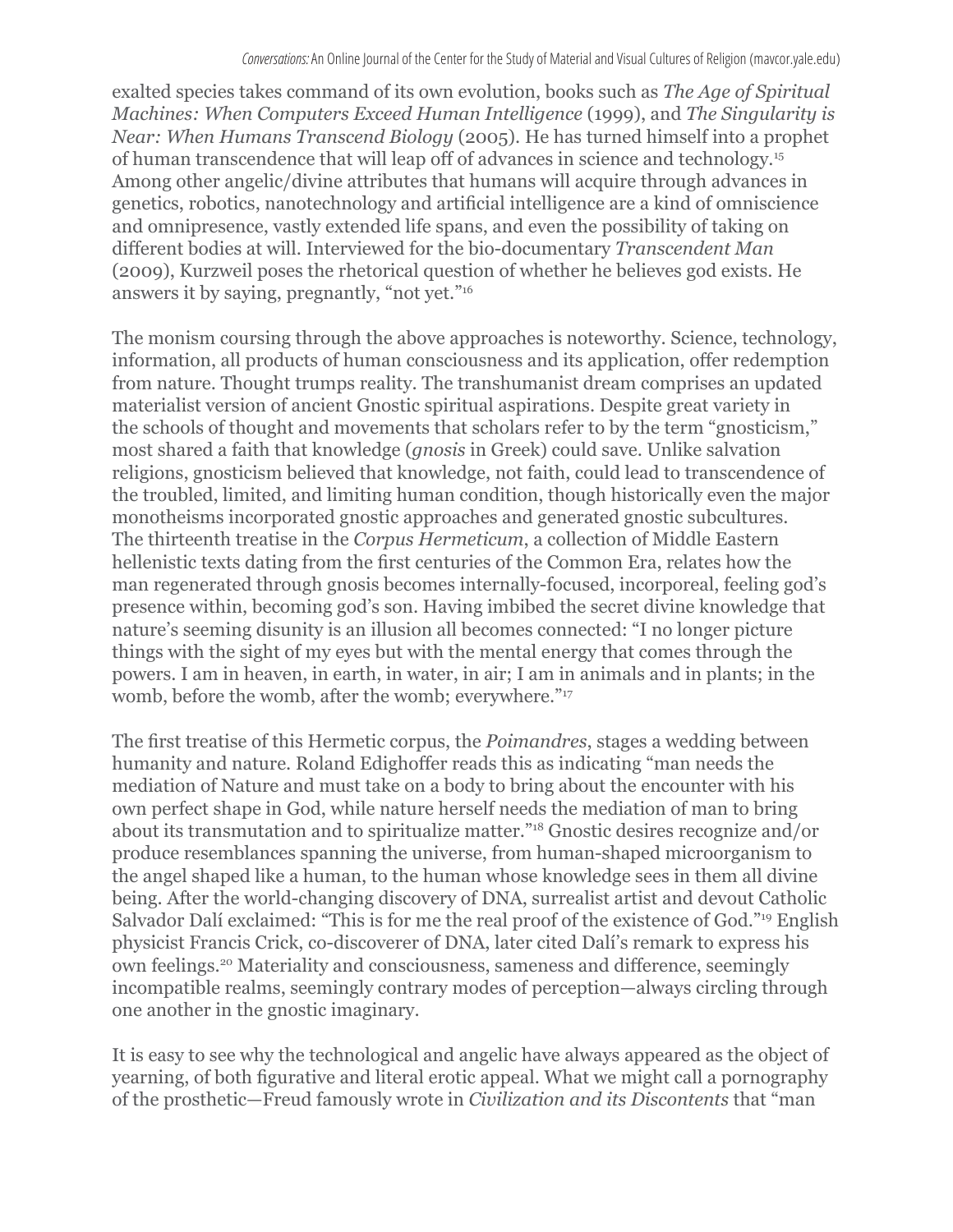has, as it were, become a kind of prosthetic God"—seems to be behind depictions of angels since their beginning, a cross-cultural meditation on human selfhood via similar but impossible bodily configurations. For transhumanists ancient and post-modern, evolution into something more than human, into the *really* human is often imagined by means of the angelic. Progressivism, perhaps since the Renaissance, has shifted the angelic from ancient, medieval, and early modern religion or mysticism's moral ideal to be achieved via emulation or communion to a system upgrade via scientific-technical operations. We waver yet between codes, between (meta)physical self-imaginings.

Voss-Andreae descends from the German pastor Johann Valentin Andreae, author of one of the earliest texts of Rosicrucianism, *The Chemical Wedding of Christian Rosenkreuz* (1616). The Rosicrucians comprised an eclectic group of Protestant pietists who admired alchemy and its gnostic reverberations, working it into their unconventional, and controversial, spirituality. The sculptor's full first name is actually Johann Julian, after his pastor progenitor. In an email conversation in which I asked about his descent from the Rosicrucian pastor, Voss-Andreae claimed not to be very familiar with his ancestor's thought, even if he did attend a Rudolf Steiner school in Germany from grades 9 to 13. (Steiner was apparently quite influenced by the Rosicrucian Andreae.) Says the sculptor: "I very much disliked the school and I am still struggling with my love-hate relationship to Steiner's views (Goethe vs. Newton, phenomenology and holism vs. reductionism, occultism/vitalism vs. mechanism, etc)."21 In *Angel of the West*, perhaps the sculptor had in mind resonances of the term "antibody" which could be said to allude to the paradoxical anti-worldly powers of traditional spiritual entities. Human antibodies, that is, fight alien matter that seeks to corrupt the host body, distinguishing (good) organism from (bad) organism, whereas angels defend and serve human souls (and therefore bodies) while partaking themselves, at least sometimes, confusedly in human bodily existence.

In titling his sculpture Voss-Andreae explicitly links the desire and ability to improve humanity and its condition to "The West." The power to protect against "nature"—i.e., the failings of the god of religion—now dwells in the human scientific-technological skills mastered by a certain culture, whose prowess enables it to discover these new (meta)physical angels and harness their powers. Here the angelic entails not a universal bestowal but a particularistic advancement and advantage, a displacement that has persistently confused Christianity even as it dissipates into supposedly secular realms. *Angel of the West* thus functions as an icon of sorts. Oversized, posted at a significant site of traffic, at the entrance to an institution driven by a lofty mission, it draws attention to the image it bears, an image that symbolizes and reinforces the aims to which the institution is devoted. The scientific researchers comprise the priesthood that can see microorganismic angels and make them visible to the rest of us. The sculpture presents an homage for believers in one of the powers that they both serve and wield, a power utterly Other yet circulating through their—our—very bodies, a power conjured in an (angelic) image of our own (human) image, a non-human entity that makes being human possible. And the other way around.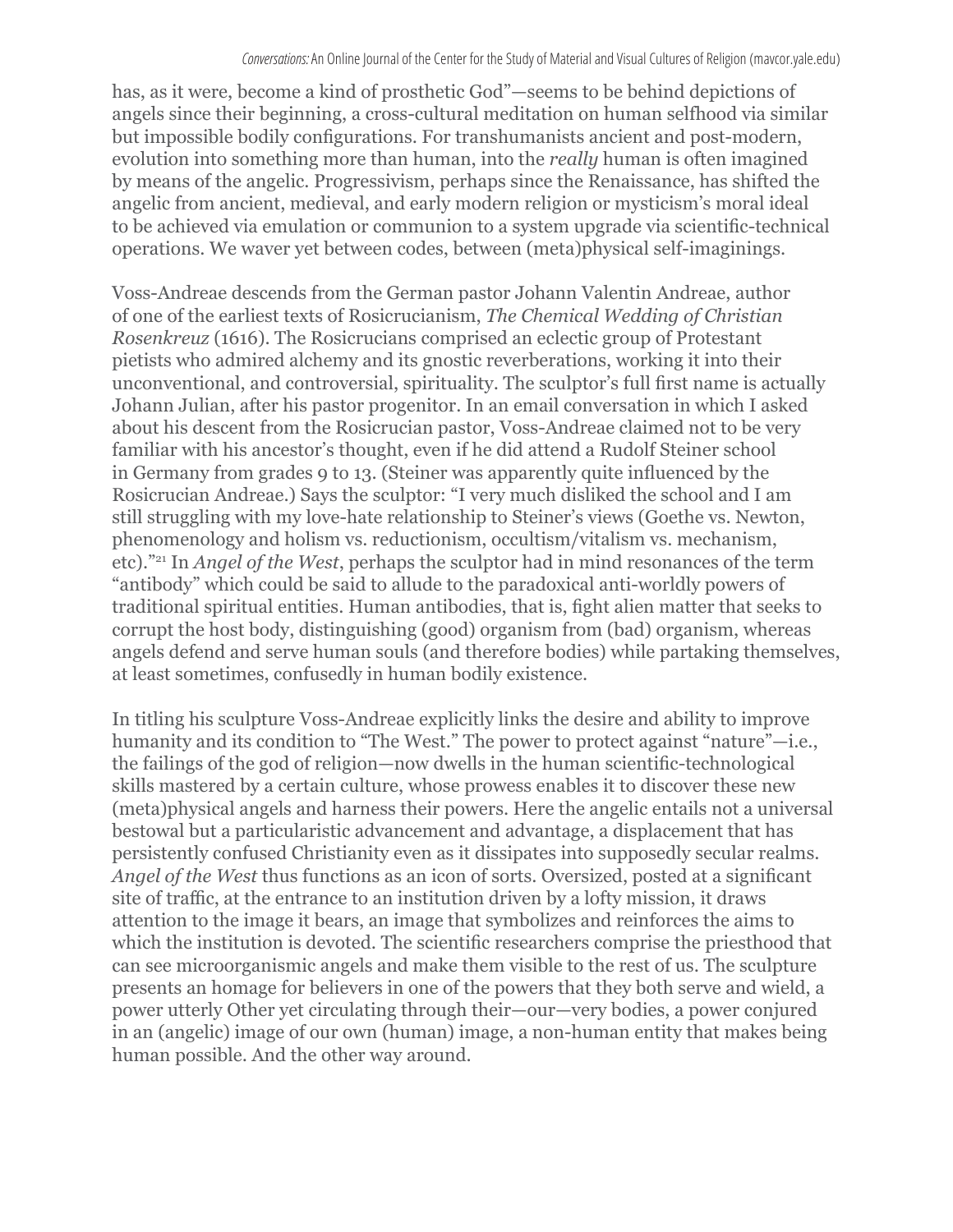© Jonathan Schorsch Professor, Jewish Religious and Intellectual History Universität Potsdam

## **Citation Guide**

1. Jonathan Schorsch, "Julian Voss-Andreae, Angel of the West," Essay, in *Conversations: An Online Journal of the Center for the Study of Material and Visual Cultures of Religion* (2016), doi:10.22332/con.ess.2016.1

Schorsch, Jonathan. "Julian Voss-Andreae, Angel of the West." Essay. In *Conversations: An Online Journal of the Center for the Study of Material and Visual Cultures of Religion* (2016). doi:10.22332/con.ess.2016.1

## **Notes**

1. Kip Bradshaw, "Sculptor mixes Physics, Art in his Creation for Scripps," *Sun Sentinel* (11 March 2009), available at www.julianvossandreae.com/new.html. See also Eric Sauter, "New Sculpture Portraying Human Antibody as Protective Angel Installed on Scripps Florida Campus," *News & Views: Online Weekly of the Scripps Research Institute* 8,34 (10 November 2008), available at www.julianvossandreae.com/Artist/ resume/articles/2008\_11\_10\_Scripps.html.

2. Julian Voss-Andreae, "Artist's Statement: Angel of the West," *Academic Medicine* 84,12 (December 2009): 1656, a brief description of the sculpture, which appeared as the cover art of that issue of the journal. See Eduardo A. Padlan, "Anatomy of the Antibody Molecule," *Molecular Immunology* 31,3 (February 1994): 169-217. doi:10.1016/0161-5890(94)90001-9. A black and white drawing (173) served as the twodimensional template used by the sculptor.

3. Voss-Andreae, "Artist's Statement: Angel of the West."

4. *Guide to the Perplexed*, pt. 2, ch. 6; Shlomo Pines translation (Chicago: University of Chicago Press, 1963), 2:263-64; emphasis in original.

5. Carlo Ginzburg, *The Cheese and the Worms: The Cosmos of a Sixteenth-Century Miller*, trans. John and Anne Tedeschi (Baltimore: Johns Hopkins University Press, 1980), 6. Perhaps not surprisingly, Mennochio's world view is cited by Jane Bennett, *Vibrant Matter: A Political Ecology of Things* (Duke University Press, 2010), 148, n. 3, who seeks to ground in the world of matter itself all the qualities – such as consciousness and intelligence -- previously considered otherworldly by metaphysics.

6. See Elizabeth Blackmar and Roy Rosenzweig, *The Park and the People: A History of*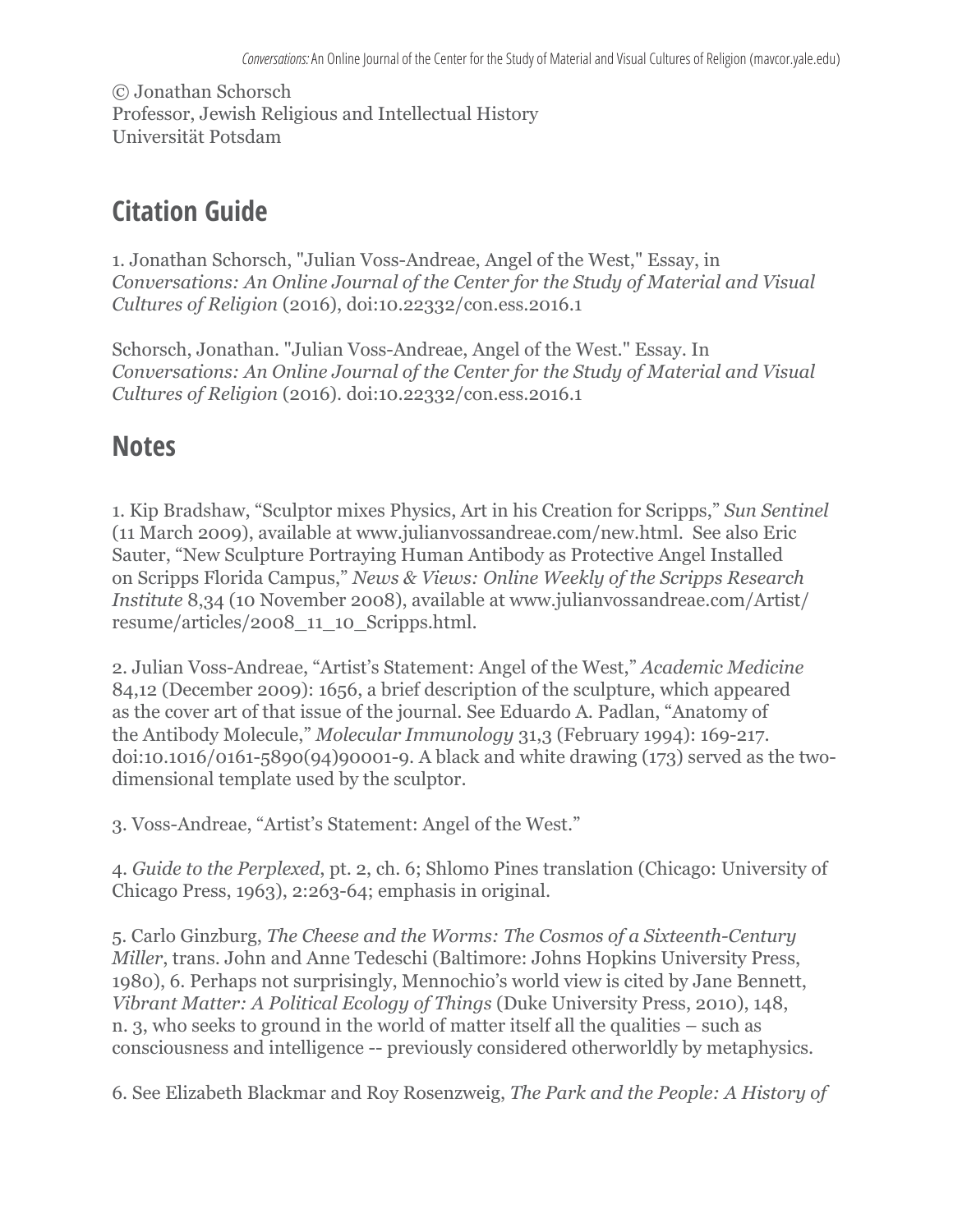*Central Park* (Ithaca: Cornell University Press, 1992).

7. Mary Rose O'Reilley, *The Barn at the End of the World: The Apprenticeship of a Quaker, Buddhist Shepherd* (Minneapolis: Milkweed Editions, 2000), 37.

8. julianvossandreae.com/works/protein-sculptures-angel-of-the-west.

9. David Noble, *The Religion of Technology: The Divinity of Man and the Spirit of Invention* (Penguin, 1999), 193. For more on Peacocke and his notion of man as co-creator, see Ronald Cole-Turner, *The New Genesis: Theology and the Genetic Revolution* (Louisville, KY: Westminster/John Knox Press, 1993), 100-101; Arthur R. Peacocke, *Creation and the World of Science* (Oxford: Clarendon Press, 1979), 301, 306.

10. Quoted in Noble, *Religion of Technology*, 197.

11. Carl Sagan, *Pale Blue Dot: A Vision of the Human Future in Space* (New York: Random House, 1994), 398.

12. Available online at transhumanism.org/index.php/WTA/more/huxley. Huxley was using a term that he and others had used earlier. See Peter Harrison and Joseph Wolyniak, "The History of 'Transhumanism'," *Notes and Queries* 62 (2015): 465-7; doi:10.1093/notesj/gjv080; Max More and Natasha Vita-More (eds.), *The Transhumanist Reader: Classical and Contemporary Essays on the Science, Technology, and Philosophy of the Human Future* (Chichester, UK: Wiley-Blackwell, 2013); R. Cole-Turner (ed.), *Transhumanism and Transcendence: Christian Hope in an Age of Technological Advancement* (Washington, DC: Georgetown University Press, 2011).

13. I came across Saenz's image at acceleratingfuture.com/michael/blog/page/2, posted 29 Sept. 2011. See Saenz's bio at singularityhub.com/about. Singularity Hub was acquired by Singularity University in 2012.

14. A. David Lewis, "The Cult of Kurzweil: Will Robots Save Our Souls?" *Religion Dispatches*, 6 April 2011, religiondispatches.org/the-cult-of-kurzweil-will-robots-saveour-souls.

15. Saenz's evolving being seemingly remains always male. And Voss-Andreae's antibody-angel? In his invocation of Vesuvian Man it appears masculine as well. Stebbins, in her *Angel of the Waters*, makes the angel female, in accord with the nineteenth-century domestication of angels that paralleled the cult of domesticity, her compassion and will to heal according with "women's nature." (Kushner's latetwentieth-century hapless angel who can't quite heal is decidedly female, a play on gay adoration of and empathy for the feminine, but that is another story.) The *Angel of the West*, in contrast, embodies a spirit of extroversion, reflects something impersonal in its abstract facelessness—the face being one of the most important qualities of (good) angels—a quality of hardness, metallic strength and dominance.